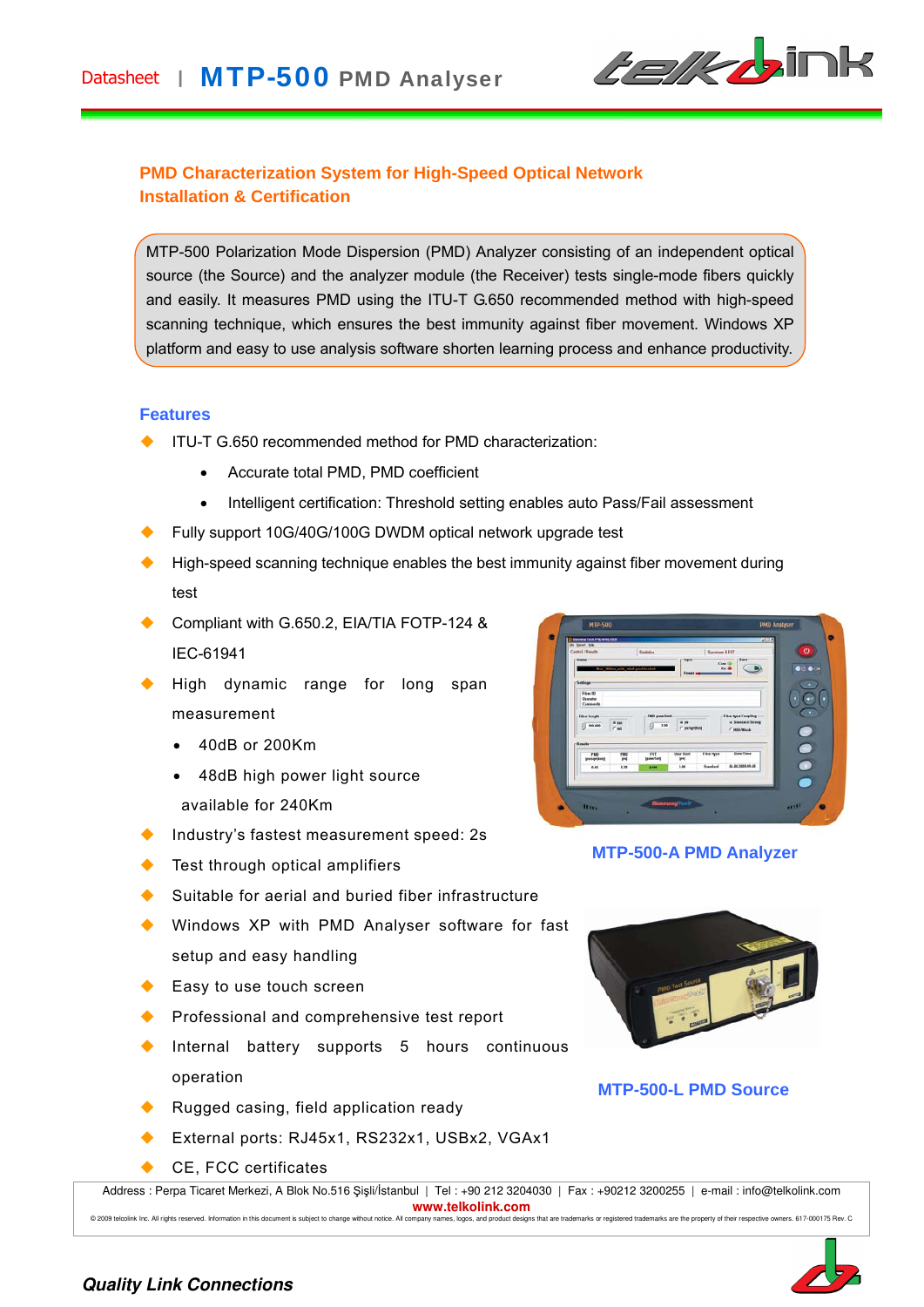

### **Comprehensive and Professional Test Report**

# PMD Test System - Measurement Report

| Measurement ID |  |
|----------------|--|
|----------------|--|

| Test set-up |  |  |  |  |  |
|-------------|--|--|--|--|--|
|             |  |  |  |  |  |

| 1993, 993, 99<br><b>Wavelength range</b> | 1525-1570nm |  |  |
|------------------------------------------|-------------|--|--|
| Step size                                | $0.05$ nm   |  |  |

#### Measured data

| <b>PMD [ps/sqrt(km)] PMD [ps]</b> |      | <b>FUT</b> [pass/fail] | User limit [ps] | <b>Fiber type</b> | Date/Time        |
|-----------------------------------|------|------------------------|-----------------|-------------------|------------------|
| 0.04                              | 0.38 | pass                   | 3.00            | Standard          | 04.08.2009/09:48 |

#### **PMD** statistics

| <b>Number of PMD measurements</b>     | 10       |
|---------------------------------------|----------|
| Delay between measurements [HH:MM:SS] | 00:00:00 |
| <b>Average PMD [ps]</b>               | 0.41     |
| <b>Standard deviation [ps]</b>        | 0.06     |
| Max. PMD value [ps]                   | 0.49     |
| Min. PMD value [ps]                   | 0.32     |
| <b>PMD</b> [ps] #1                    | 0.49     |
| <b>PMD</b> [ps] #2                    | 0.49     |
| <b>PMD</b> [ps] #3                    | 0.47     |
| <b>PMD</b> [ps] #4                    | 0.44     |
|                                       | 0.32     |
|                                       | 0.39     |
|                                       | 0.32     |
|                                       | 0.38     |
|                                       | 0.39     |
|                                       | 0.38     |



Address : Perpa Ticaret Merkezi, A Blok No.516 Şişli/İstanbul | Tel : +90 212 3204030 | Fax : +90212 3200255 | e-mail : info@telkolink.com **www.telkolink.com** 

© 2009 teloolink Inc. All rights reserved. Information in this document is subject to change without notice. All company names, logos, and product designs that are trademarks or registered trademarks are the property of th